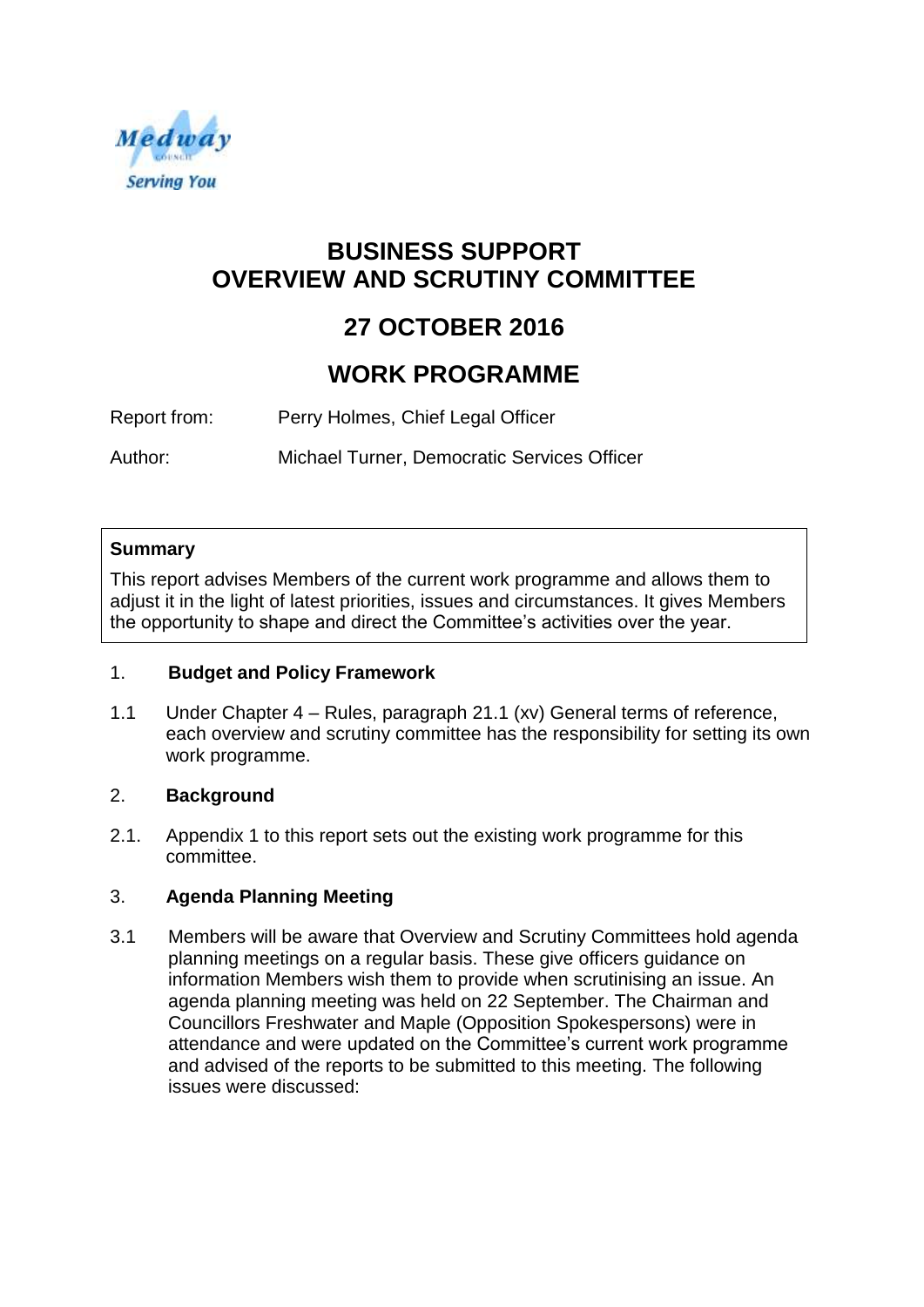#### **Medway Commercial Group**

- 3.2 At the last meeting of this Committee, Members agreed that information about Medway Commercial Group (MCG) would be included in the report from the Portfolio Holder for Corporate Services when he was held to account at the December 2016 meeting.
- 3.3 As Members will be aware, the Portfolio Holder for Corporate Services position no longer exists and responsibility for Medway Commercial Group now rests with the Portfolio Holder for Children's Services. As a result, Members have asked for a report at the December meeting on MCG's draft budget proposals – if they are available in time for this meeting.

### **Updates on Medway Norse**

3.4 At the last meeting of the Committee, Members agreed that an update on Medway Norse should be considered at the April and October meetings, with the latter meeting scrutinising Medway Norse's draft budget proposals. At the agenda planning meeting it was explained that, for timing reasons, it was not possible for the budget proposals to come to this meeting and instead would be reported to the December meeting.

### **Shared Legal Services with Gravesham Borough Council**

- 3.5 After considering the latest Forward Plan, Members asked for a paper on this issue to come to the Committee to allow for pre-decision scrutiny to take place.
- 3.6 At present, the current Forward Plan indicates that proposals to establish a shared legal service with Gravesham Borough Council will be reported to Cabinet on 17 January 2017. Therefore Members are asked to add this item to the work programme for consideration at the special meeting arranged for 5 January 2017.

# **Portfolio Holders Being Held to Account**

3.7 As already mentioned, the Portfolio Holder for Corporate Services position no longer exists. Responsibility for travellers now sits with the Portfolio Holder for Planning, Economic Growth and Regulation and this has been added to the unallocated section of the work programme.

#### 4.0 **Member's Item**

4.1 Since the agenda planning meeting Cllr Wildey has given notice of a Member's Item regarding protecting amenity land and ancient woodland in his ward. This has been added to the agenda for this meeting.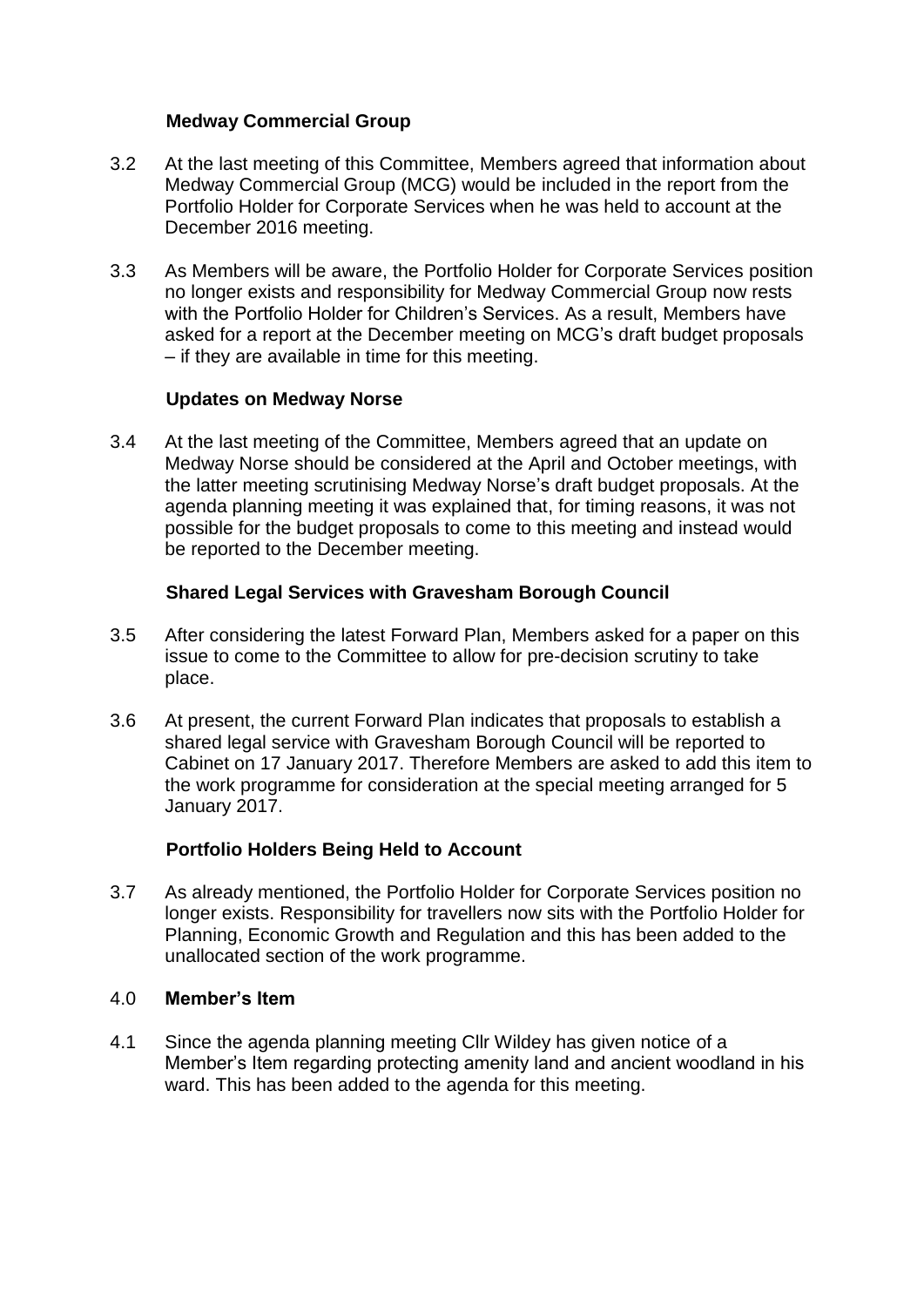# 5.0 **Future Work Programme**

### **Forward Plan**

- 5.1 The [Forward Plan](https://democracy.medway.gov.uk/mgListPlanItems.aspx?PlanId=258&RP=115) of forthcoming Cabinet decisions is published on the Council's website.
- 5.2 Set out below is a list of items featuring on the current Forward Plan that fall within the terms of reference of the Business Support Overview and Scrutiny Committee. The Committee is asked to identify any items it wishes to consider before the Cabinet decision is taken (where dates permit) other than those already programmed in Appendix A.

 $\overline{\phantom{0}}$ 

# **† = New Item on Forward Plan since last meeting.**

| <b>Title of Decision</b>                                                                                                                                                                           | <b>Anticipated</b><br><b>Decision Date</b>                                 |
|----------------------------------------------------------------------------------------------------------------------------------------------------------------------------------------------------|----------------------------------------------------------------------------|
| <b>Recruitment Freeze</b><br>This report will bring forward vacant posts for<br>Members' approval in accordance with the process<br>approved by the Cabinet on 7 January 2003.                     | 22 November & 20<br>December 2016 and<br>17 January 2017                   |
| Annual Review of the Risk Management Strategy<br>and Six Monthly Review of the Council's<br><b>Corporate Risk Register</b><br>This report will bring forward the latest risk<br>management review. | 22 November 2016<br>(On work programme<br>for October meeting)             |
| Capital Budget Monitoring 2016/2017 - Quarter 2<br>To report on the latest monitoring position.                                                                                                    | 22 November 2016<br>(On work programme<br>for December<br>meeting)         |
| Council Plan Monitoring 2016/2017 - Quarter 2<br>This report will set out performance monitoring for<br>the second quarter of 2016/2017.                                                           | 22 November 2016<br>(On work programme<br>for December<br><i>meeting</i> ) |
| Revenue Budget Monitoring 2016/2017 - Quarter<br>$\mathbf 2$<br>To report on the latest monitoring position.                                                                                       | 22 November 2016<br>(On work programme<br>for December<br>meeting)         |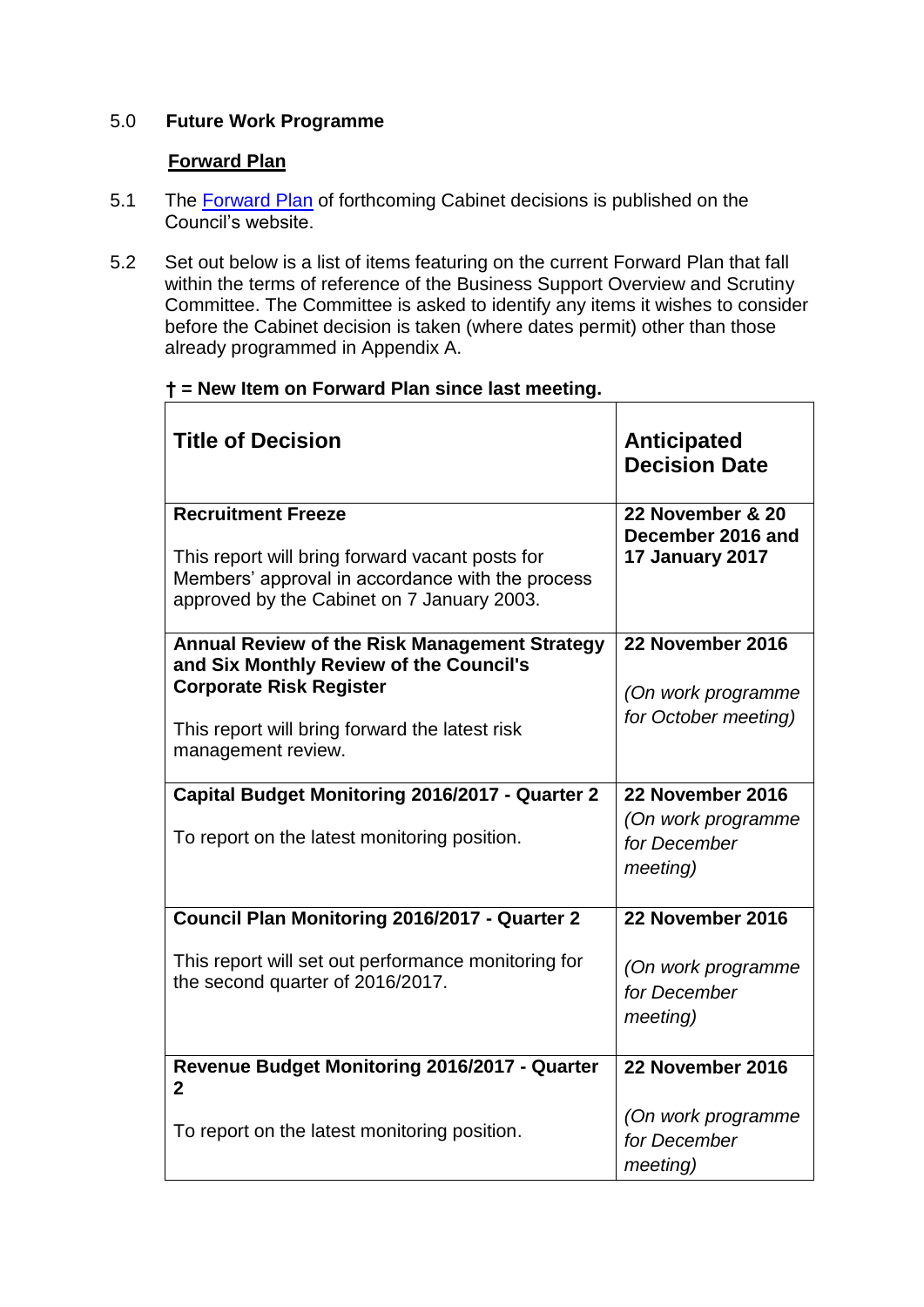| 2017/2018 Capital and Revenue Budget                                                                                                                                                                                                                        | 22 November 2016                                              |
|-------------------------------------------------------------------------------------------------------------------------------------------------------------------------------------------------------------------------------------------------------------|---------------------------------------------------------------|
| Proposals +                                                                                                                                                                                                                                                 |                                                               |
| This report will provide details of the initial budget<br>proposals for 2017/2018 prior to consideration by<br>the Council's Overview and Scrutiny Committees.                                                                                              | (On work programme<br>for December<br>meeting)                |
| <b>Council Tax Reduction Scheme</b>                                                                                                                                                                                                                         | 20 December 2016                                              |
| This report will seek Cabinet's consideration of the<br>Council Tax Reduction Scheme for 2017/18 prior to<br>final consideration and approval at Full Council<br>in January 2017.                                                                           |                                                               |
| <b>Medway Norse Six Monthly Report</b>                                                                                                                                                                                                                      | 20 December 2016                                              |
| This report will present the latest monitoring<br>information regarding the performance of Medway<br>Norse.                                                                                                                                                 |                                                               |
| <b>Provisional Local Government Settlement +</b>                                                                                                                                                                                                            | 17 January 2017                                               |
| This report will provide details of the provisional<br>Local Government settlement as part of the budget<br>setting process.                                                                                                                                |                                                               |
| <b>Business Rate Relief - Outcome of Consultation</b>                                                                                                                                                                                                       | 17 January 2017                                               |
| This report will set out the outcome of consultation<br>on the options for a revised set of guidelines for the<br>award of discretionary relief from National Non-<br>Domestic (Business) Rates for charities and other<br>non-profit making organisations. | To be considered at<br>the 5 January 2017<br>special meeting. |
| Shared Legal Services with Gravesham +                                                                                                                                                                                                                      | 17 January 2017                                               |
| This report will set out proposals for the<br>establishment of shared legal services with<br>Gravesham Borough Council.                                                                                                                                     | (See paras 3.5 and<br>3.6 of this report)                     |

# **6. The Co-ordinating Role of the Business Support Overview and Scrutiny Committee**

6.1 Under Medway's Constitution, Chapter 4 – Rules – paragraph 22.2 (xxiii) this Committee has the overall responsibility `*to provide guidance and leadership on the development and co-ordination of the scrutiny function for all overview and scrutiny committees, including guidance on priorities for scrutiny activities'.*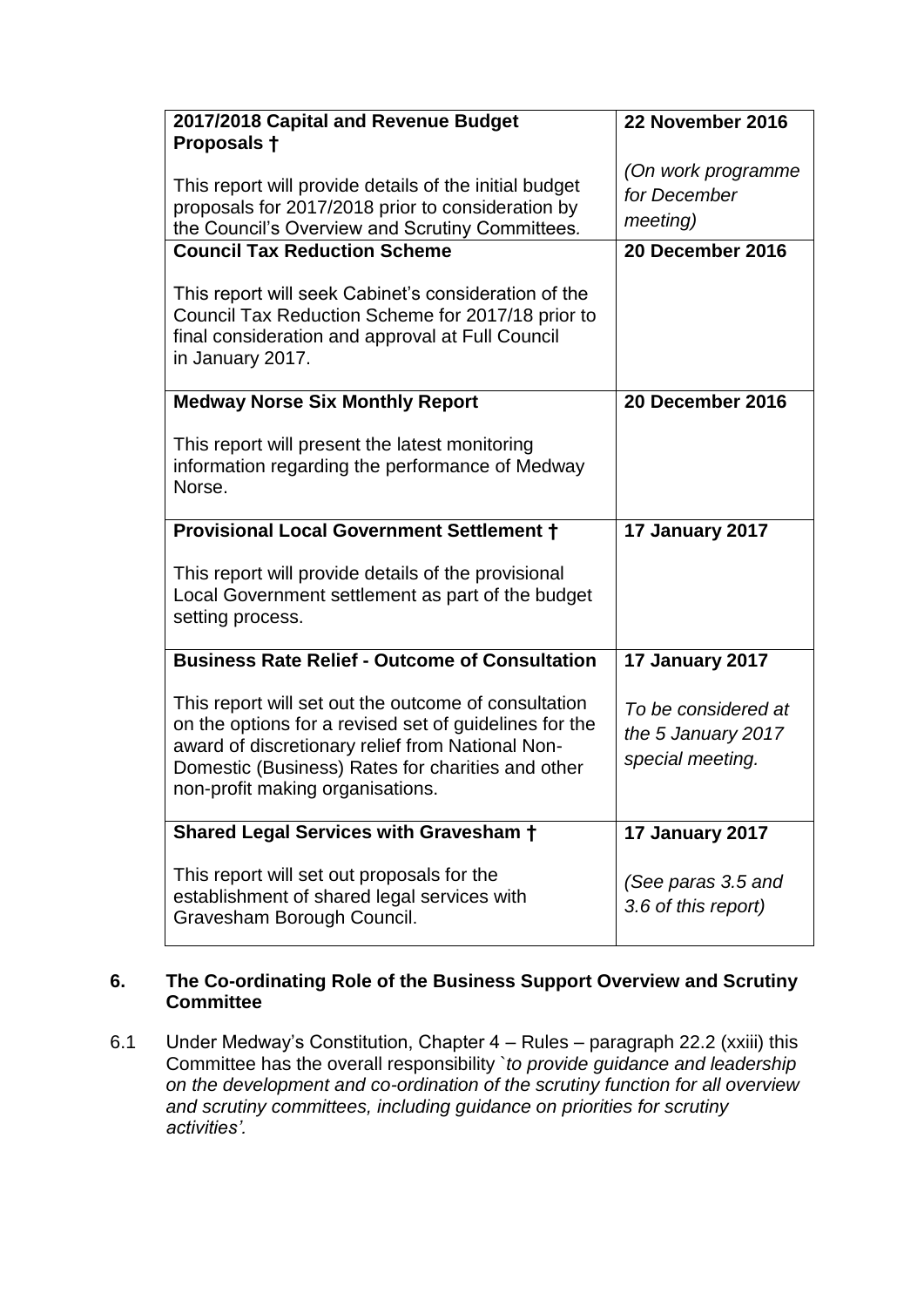- 6.2 To assist the Committee in fulfilling this role, it has been agreed that a regular overview of business discussed by the other overview and scrutiny committees should be presented at these meetings. Whilst each overview and scrutiny committee is able to determine its own work programme, this Committee may wish to comment on common themes and the balance of business being covered by each Committee. The work of overview and scrutiny committees can include:
	- items raised by Members
	- work on matters referred for review by the Council
	- pre-decision scrutiny of items on the Cabinet's Forward Plan selected by the Committee for discussion
	- policy review and development
	- pre-budget scrutiny
	- consideration of petitions
	- consideration of called-in Cabinet decisions.
- 6.3 Appendix 2 to this report sets out the current work programmes of the other three overview and scrutiny committees.

#### **7. Outstanding Actions from Previous Committee Meetings**

**Meeting:** 25 August 2016

**Agenda item:** Universal Credit and Welfare Reforms - Six Monthly Progress Report

**Action:** Clarification to be provided to on the significance of the reference to larger households in the report.

**Meeting:** 25 August 2016

**Agenda item:** Revenue Budget Monitoring 2016/17 - Quarter 1

**Action:** Member briefing on the latest position regarding Non Domestic Rating appeals to be provided.

#### **8. Financial and legal implications**

8.1 There are no financial or legal implications arising from this report.